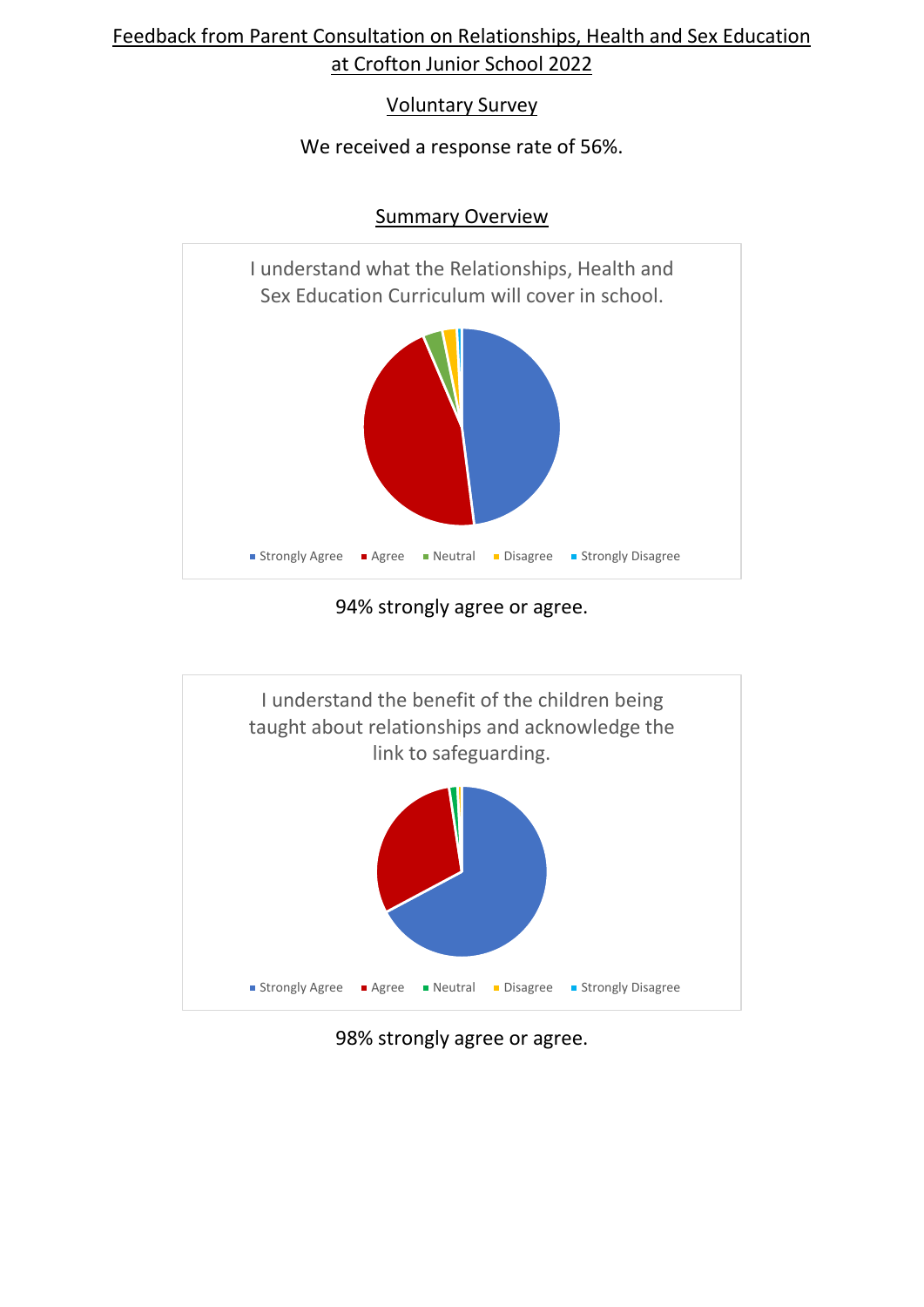

95% strongly agree or agree.



93% strongly agree or agree.



98% strongly agree or agree.